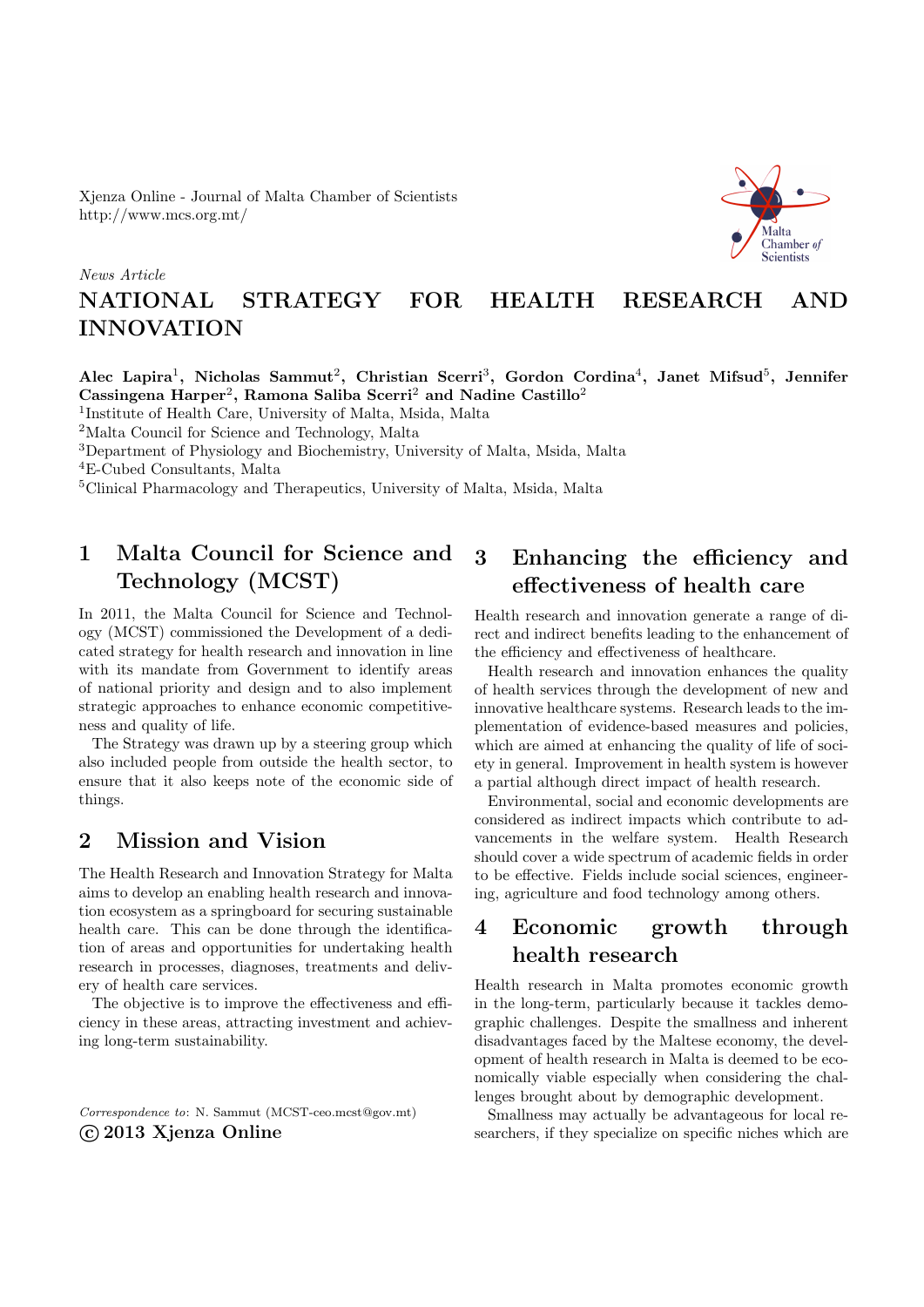not easily accessible in larger countries. Furthermore, health research is expected to enhance the potential of the Maltese economy, diversifying local economic activity. Research improved productivity within the economy while reducing healthcare costs and increasing healthcare effectiveness.

Policy-makers in Malta should seek to encourage the uptake of promising markets, particularly those related to innovation, which open up new opportunities for the local economy. The aim of the Strategy is to ensure that health research activity and innovation in health care is promoted and furthered in Malta. In addition, the Strategy promoted measures that help in bridging the gap between research and policy implementation.

The implementation of this Strategy involves a number of economic benefits, which are identified and monitored through various indicators. Such benefits include prevention through increased awareness of diseases, enhanced efficiency within the healthcare system, and increased profits for the manufacturing sector.

In addition, capacity building and knowledge benefits are improved through research results and the more research capacity available (it increases as more institutions involve themselves in research projects). Health benefits include the improvement of the healthcare system as well as the well-being of the citizens.

Health research is a financially worthwhile investment as it will attract more local and international firms to the industry. Indicators are also useful to identify whether the resources involved are being used optimally.

## 5 Promoting Long-Term Sustainability

The Strategy identifies the most prominent areas and opportunities for health research and innovation, and the investments required to develop a vibrant health research and innovation ecosystem. This will provide the springboard for improvements within the local healthcare system, taking into account the structures that are already in place including the relevant infrastructure, policies and initiatives.

Long-term sustainability in the health sector is an important target for this Strategy and the main recommendation is the setting up of a National Research and Innovation Centre. Sustainability is expected to be attained through a range of capacity-building measures implemented in the short, medium and long-term.

Research will focus on enhancing the efficiency and effectiveness of processes, diagnosis, treatments and the delivery of healthcare services. This way, the maximum social and economic benefits from the strategy can be attained.

### 6 Funding Opportunities

Future economic growth depends on reforms in various economic sectors including health. Research is an essential component for change. Given the limited availability of local funding, the Health Research and Innovation Strategy recommends a strong internationalization drive, based mainly on proactive participation in the relevant EU funding programmes and related international activities. This would enable local organizations and individuals to increase and achieve their potential.

The success of the health research and innovation strategy depends primarily on the amount of funds allocated by the government and the private sector, together with the availability of additional funding provided at an EU Level. This funding (at EU Level) includes the FP7 programme (to be followed by Horizon 2020), the European Social Fund (ESF), European Regional Development Fund (ERDF) and related programmes including the Interreg and the MED Programmes.

Hence, research funds have to be secured and allocated accountably. Funds are also needed to generate the required skills for any potential future growth of health research industry in Malta. It is therefore important to build, strengthen and sustain human and physical capacity to conduct, absorb and utilize health research.

### 7 Four main goals of the Strategy

The Strategy sets out four goals which, if implemented within the specified timeframe, will result in an innovative, efficient and effective health research strategy in Malta.

These goals are:

i. Developing a vibrant and sustainable health research and innovation ecosystem

ii. Building the necessary capacity and competence for high quality research to improve well-being

iii. Supporting evidence-based policy-making in human health and ensuring outreach and take-up

iv. Leveraging internationalisation opportunities for economic growth and innovation in the health sector

### 8 Ten Key Recommendations to achieve these goals:

For Goal 1 - Towards a vibrant and sustainable health research and innovation ecosystem

(i) Set up a National Governance Framework for Health Research and Innovation: to oversee the development of an enabling ecosystem for health research and innovation.

(ii) Increase Funding for Health Research and Innovation: to drive capacity-building of the sector which supports an appropriate balance of specialization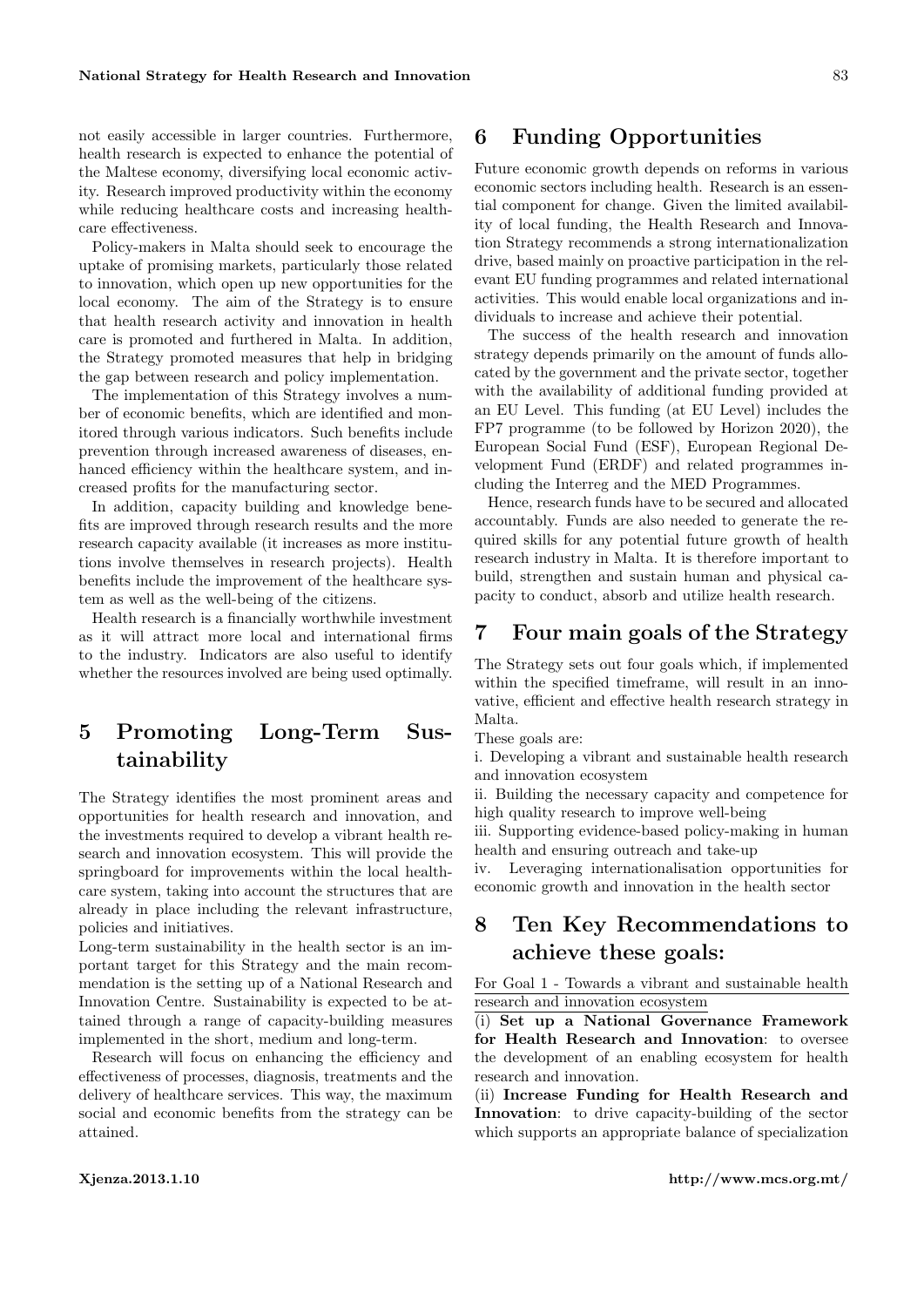and interdisciplinarity and coves transnational research in a variety of disciplines in meeting societal challenges. (iii) Ensure enhanced access to health research facilities: and also enable researchers to network between each other as well as join international research networks)

(iv) Enhance use of public procurement to stimulate Research and Innovation:

a. Encourage proactive use of EU public procurement directives as a means for stimulating public and private sector investments in health research and innovation.

b. Enhance the role of the Public Service (both as a purchaser and regulator) as early user of health innovative products by developing capacities for implementing public procurement for research and innovation.

c. Support the Public Service to act as a catalyst in private procurement, through the establishment of credit guarantees for innovative health services, training in innovative procurement techniques and intellectual property protection, and the purchase for private use of innovative services and products.

```
For Goal 2: Building the necessary capacity and com-
petence for high quality research to improve well-being
```
#### $\overline{(v)}$  Attract high quality researchers:

a. Provide a set of attractive conditions to increase the number and profile of local researchers engaged in medical and health research and to attract high quality researchers from overseas, particularly, in areas of national priority.

b. Develop an enabling environment conducive to research, through the establishment of an excellent health research management system

#### (vi) Support Capacity-building and forward planning

a. Map current research capacity and competence by area in order to project current research strengths, locally and abroad, and as a means to define better future needs for capacity-building.

b. Facilitate forward planning by tertiary institutions at post-graduate, doctoral and post-doctoral level to build critical mass and develop defined and structured research units.

c. Encourage postgraduate and doctoral level studies and research in health through well-designed programmes and incentives.

#### (vii) Build critical mass and enhancing potential of researchers:

a. Set up incentives to encourage clustering of researchers from various fields including ICT, medical and engineering.

b. Encourage the setup of Knowledge Transfer Partnerships (KTP) between academic institutions and industrial partners (both local and foreign) to encourage rewarding collaborations with innovative businesses as well as gain ideas for further research and development of projects.

For Goal 3: Supporting evidence-based policy making in human health: outreach and take-up

#### (viii) Ensure dissemination and take-up of results:

a. Increase the publication and dissemination of research findings in peer-reviewed and non-peer-reviewed journals

b. Build the competence for communication and exploitation of research results to develop new tools and research applications to improve the health of the population.

c. Utilise results as an educational tool to change the habits, behaviour and opinion of the general public on health issues.

#### (ix) Enable access to research results and new knowledge:

a. Enable access to research results and the transfer of knowledge needs to be improved to ensure that research evidence is transformed into practice

b. Integrate and validate data obtained from routine clinical examinations and investigations.

c. Set up an online portal to disseminate information and research evidence.

d. Introduce compulsory training in entrepreneurship.

For Goal 4: Leveraging internationalisation opportunities for economic growth and innovation in the health sector

#### (x) Invest in competitiveness and job creation:

a. Study and design a competitive package of policy measurements and incentives to target local and foreign investment in particular niche areas.

b. Review the full range of internationalisation opportunities instrumental in addressing the Strategy's objectives.

c. Ensure a strong national drive to coordinate health, biotech and life science initiatives which exploit Malta's competitive advantage.

d. Increase private sector awareness of the value-added gained from investments in research and innovation to enhance competitiveness.

e. Introduce compulsory training in entrepreneurship and related hands-on experience.

### 9 The Importance of Good Governance

In order to ensure the set-up and implementation of the Strategy, good governance and stewardship are necessary. These are important not only to establish a vision